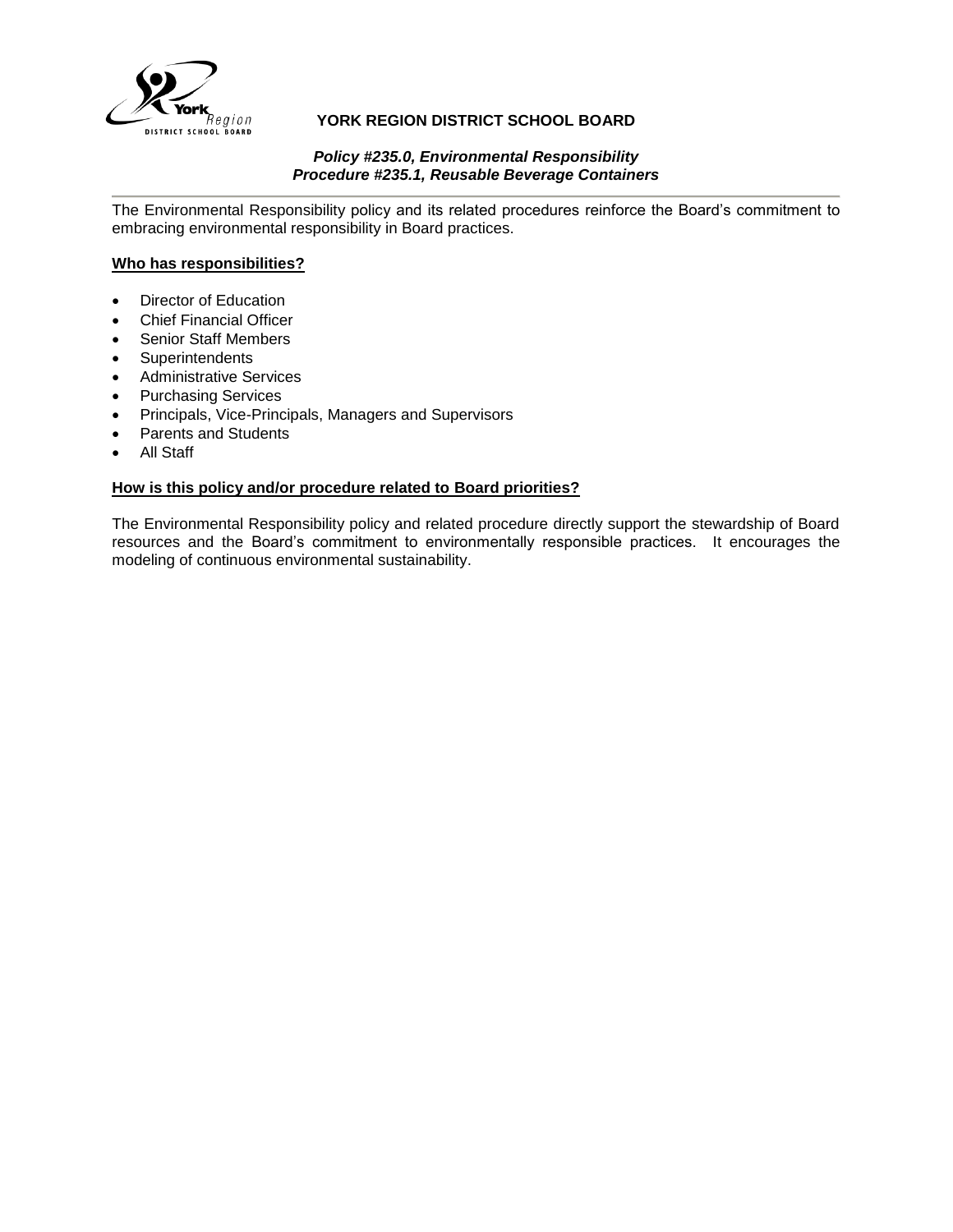

## **Board Policy #235.0 Environmental Responsibility**

## **Policy Statement**

The York Region District School Board recognizes the interdependence of the environment, the economy and society and the challenge of balancing all three in building a healthy and sustainable future. A healthy and sustainable future is the right of each student. The Board believes that all learners, leaders and community members have a shared responsibility for minimizing their impact on the environment and for taking an active role in protecting it. The Board is committed to ensuring that all stakeholders are environmentally literate and understand their fundamental connection to each other and to the world around them. Environmental education is a whole system responsibility and the Board will promote changes in organizational practices as an organization that will result in reducing our ecological footprint. The Board is dedicated to increasing student engagement by fostering participation in environmental activities that build meaningful links between schools, homes and communities.

## **Responsibilities**

*The Board of Trustees is responsible for:*

- setting direction that promotes environmental literacy and environmentally responsible practices in the management of resources, operations and facilities as reflected in Board policies and the Multi-Year Plans;
- receiving and considering reports and related recommendations regarding environmental education and environmental management practices;
- reviewing the Environmental Responsibility policy in accordance with the priorities in the Trustees' Multi-Year Plan and the approved policy review cycle; and
- understanding and communicating with members of the community about the Environmental Responsibility policy.

#### *The Director of Education is responsible for:*

- implementing and operationalizing the Environmental Responsibility policy; and
- sustaining the direction for environmental education and environmentally responsible practices by;
	- providing leadership that supports environmental education as part of every student's learning and that fosters environmentally responsible management practices,
	- ensuring that appropriate resources are directed toward these priorities, and
	- assigning leadership responsibility for environmental education to a supervisory officer.

*The senior staff member identified to support environmental education is responsible for:*

- supporting the goals of the Ontario Ministry of Education's *[Policy Framework for Environmental](http://www.edu.gov.on.ca/eng/teachers/enviroed/ShapeTomorrow.pdf)  [Education in Ontario Schools: Acting Today, Shaping Tomorrow](http://www.edu.gov.on.ca/eng/teachers/enviroed/ShapeTomorrow.pdf)*;
- building system capacity by providing leadership to superintendents;
- ensuring that environmental education addresses the particular needs of staff and students as they relate to cultural background, language, ability and other aspects of diversity; and
- ensuring Board appreciation programs include opportunities to recognize responsible environmental leadership at all levels of the organization.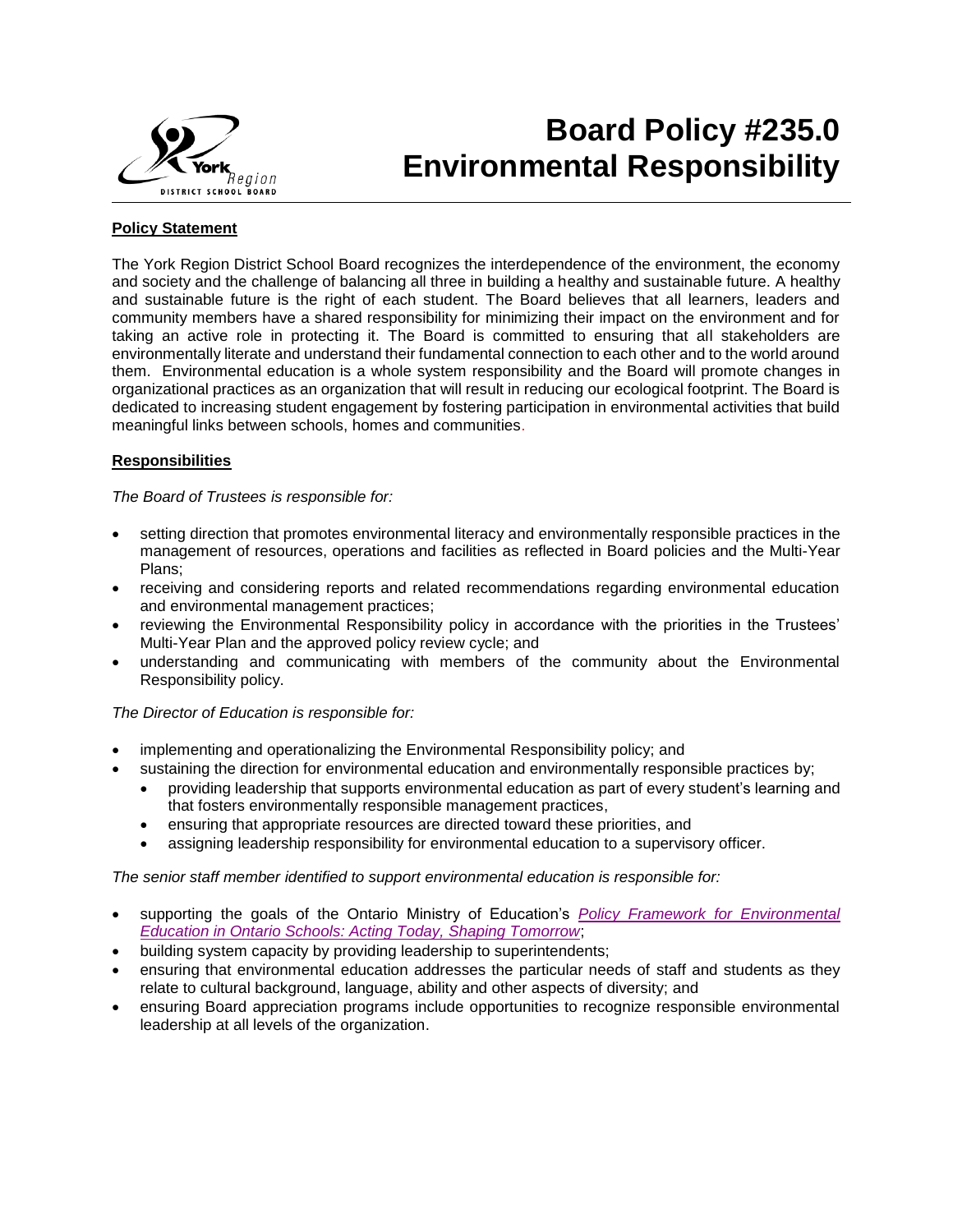## *Superintendents are responsible for:*

- supporting the goals of the Ontario Ministry of Education's *[Policy Framework for Environmental](http://www.edu.gov.on.ca/eng/teachers/enviroed/ShapeTomorrow.pdf)  [Education in Ontario Schools: Acting Today, Shaping Tomorrow](http://www.edu.gov.on.ca/eng/teachers/enviroed/ShapeTomorrow.pdf)*;
- building system capacity by providing leadership to principals and managers;
- ensuring that environmental education addresses the particular needs of students as they relate to cultural background, language, ability and other aspects of diversity;
- supporting the coordination and integration of professional development opportunities related to environmental education and environmentally responsible practices for all employee groups; promoting collaboration with community, municipal, regional and provincial representatives to advance environmental education and environmental sustainability.

### *Principals are responsible for:*

- promoting and sustaining environmentally responsible classrooms and schools as reflected in the School Improvement Plan;
- assisting teachers to integrate environmental education across the curriculum and to link environmental knowledge and related skills and activities to program delivery;
- supporting staff and students in making connections to the principles of responsible citizenship; and
- providing environmental leadership and learning opportunities for learners, school staff and community members.

#### *Teachers and other staff who support students in a school or classroom setting are responsible for:*

- providing opportunities for students to acquire the knowledge, skills and perspectives that foster environmental stewardship;
- using relevant environmental education curriculum resource documents to support curricula as appropriate;
- increasing student engagement by building student capacity to take action for positive environmental change in their schools, homes, local communities, or at the global level; and
- striving for continuous improvement in personal and professional growth in the area of environmental education to support student achievement and success.

#### *Parents and students are responsible for:*

- taking opportunities to acquire the knowledge, skills and behaviours needed to develop and sustain positive environmental habits in their classrooms, homes and school communities; and
- working collaboratively with schools to reduce the Board's ecological footprint.

#### *Managers are responsible for:*

- establishing and sustaining environmentally responsible workplaces;
- considering environmental impact when making decisions;
- promoting environmental responsibility as reflected in the Department Improvement Plan; and
- collaborating with municipal, regional and provincial representatives to develop partnerships and to share environmentally responsible practices, where applicable.

#### *All staff members are responsible for:*

 striving for continuous improvement in professional growth to support environmentally responsible service delivery.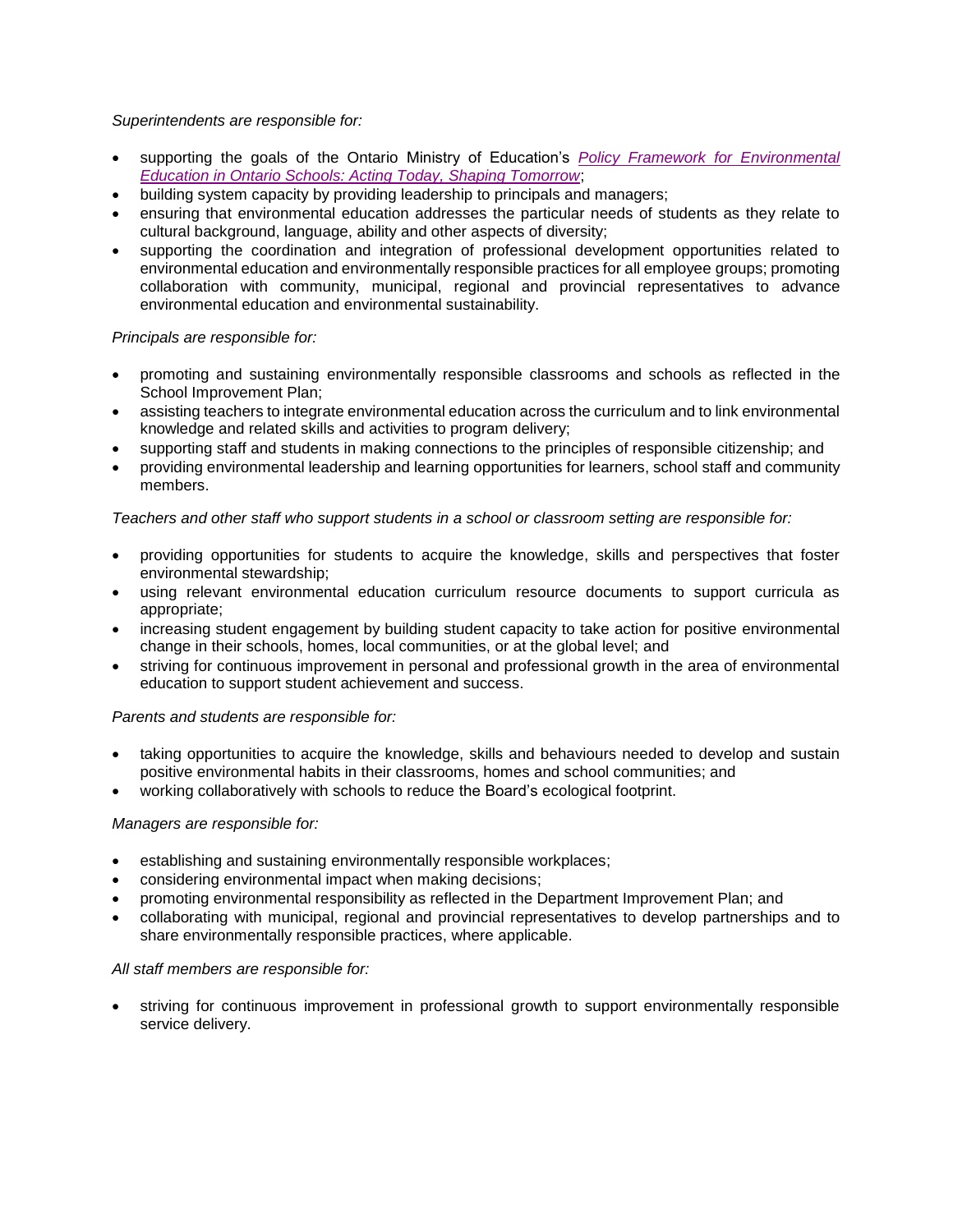### **Definitions**

#### *Ecological Footprint*

A person's or organization's cumulative impact upon natural resources.

#### *Environment*

Everything which makes up our surroundings and affects our ability to live upon the earth. The natural world which sustains all people, plants, and animals.

#### *Environmental Education*

Environmental education is education about the environment, for the environment, and in the environment that promotes an understanding of, rich and active experience in, and an appreciation for the dynamic interactions of:

- the Earth's physical and biological systems;
- the dependency of our social and economic systems on these natural systems;
- the scientific and human dimensions of environmental issues; and
- the positive and negative consequences, both intended and unintended, of the interaction between human-created and natural systems.

*(Acting Today, Shaping Tomorrow: A Policy Framework for Environmental Education in Ontario Schools*, Ontario Ministry of Education, 2009 and *Shaping Our Schools, Shaping Our Future: Environmental Education in Ontario Schools, Report of the Working Group on Environmental Education* (Toronto: June 2007), p. 6.)

#### *Environmental Literacy*

Students need to have the knowledge and skills that will enable them to understand and deal with complex issues that affect the environment now and in the future. For example, students need to develop skills in problem solving, inquiry, decision making, action planning, higher-level thinking, systems thinking, and critical literacy. They also need to be able to identify issues and perspectives, carry out research, and communicate their ideas in meaningful ways. In short, they need to develop the knowledge and skills that will enable them to become informed, engaged, and responsible citizens who are concerned about diverse environmental issues. (*The Ontario Curriculum: Environmental Education Resource Guide, 2008)*

#### *Environmental Sustainability*

An environmentally sustainable organization seeks to balance economy, society and environment within its operations. Through seeking balance, an organization may better steward natural and economic resources taking into account the needs of future generations. (*Acting Today, Shaping Tomorrow: A Policy Framework for Environmental Education in Ontario Schools*, Ontario Ministry of Education, 2009)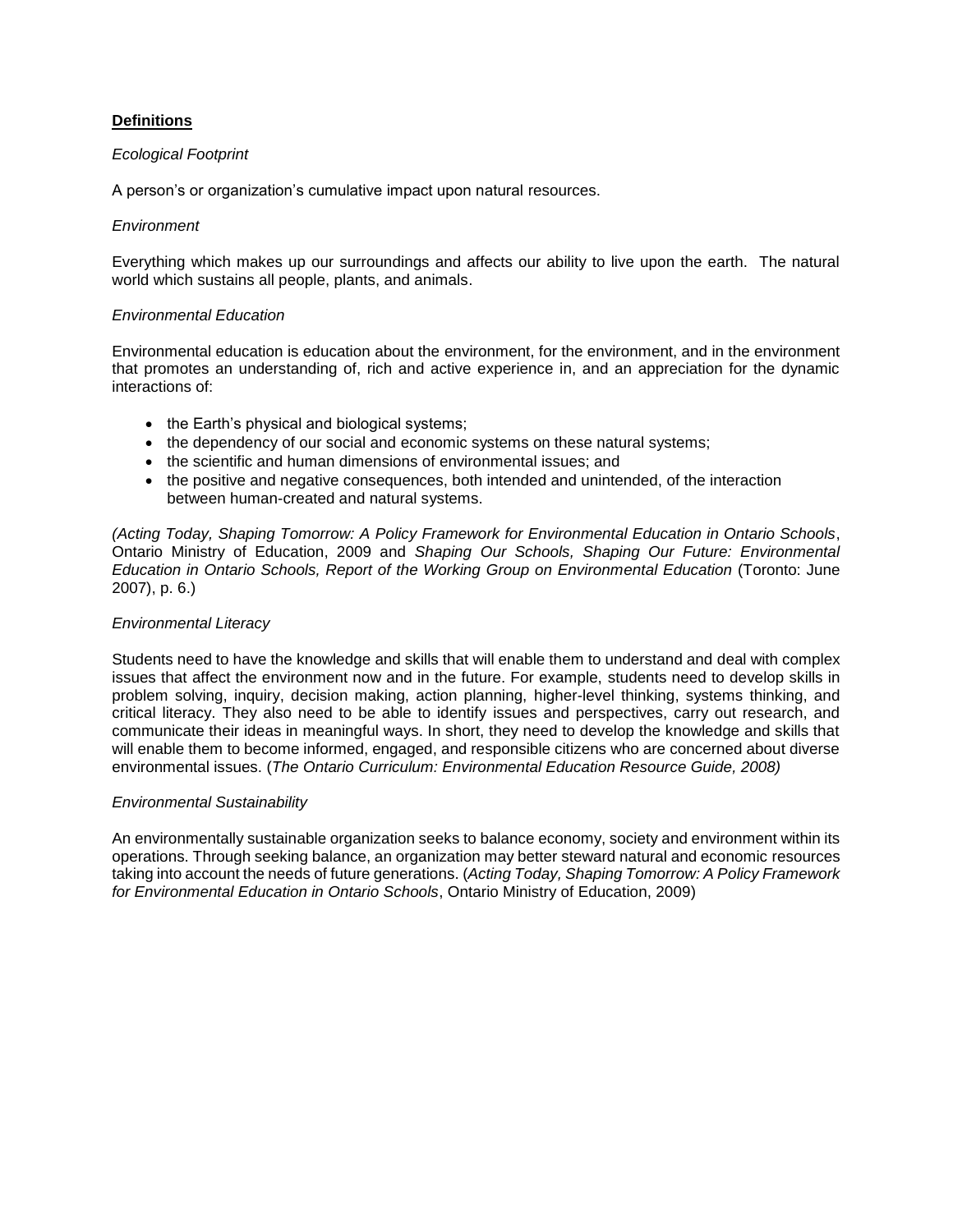#### *Student Engagement*

Student engagement involves active participation, a strong student voice in decision making and involvement in school and community in meaningful ways. (*The School Effectiveness Framework*, Literacy and Numeracy Secretariat, 2008)

### **Related Policy**

[Policy #218.0, Healthy Schools and Workplaces](http://www.yrdsb.ca/boarddocs/Documents/PP-healthyschoolsandworkplaces-218.pdf)

#### **Department**

Director's Office

#### **Policy History**

Approved 1997 Revised 2002 Revised 2011 Working Document March 2016 Revised December 2016

*It is the expectation of the York Region District School Board that all employees, students and persons invited to or visiting Board property; or partaking/volunteering in Board or school-sponsored events and activities will respect the policies and procedures of the Board. The term "parents" refers to both parents and guardians in all Board policies and procedures.*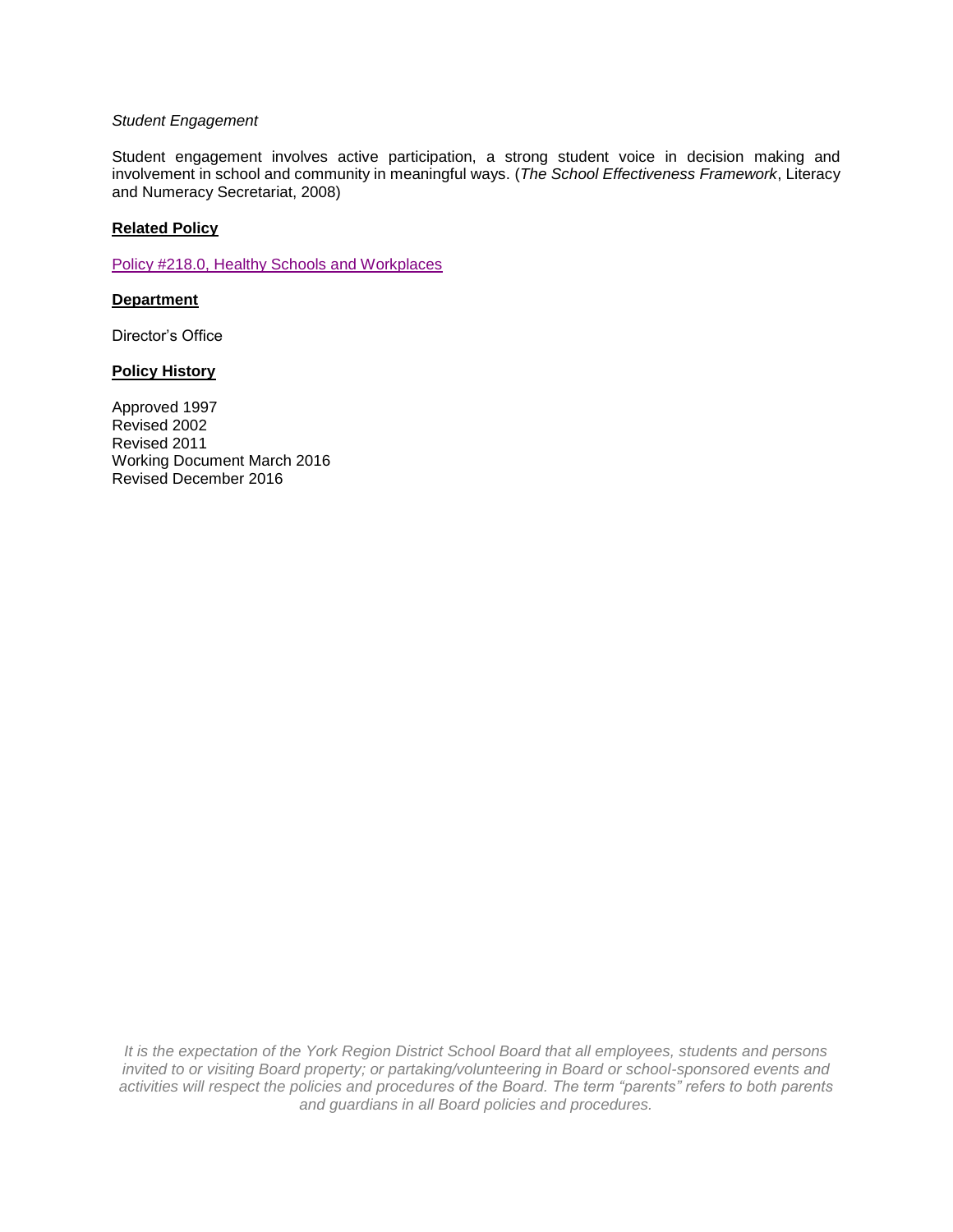

# **Board Procedure #235.1 Reusable Beverage Containers**

This procedure reinforces the Board's commitment to modeling continuous environmental sustainability. Students, staff members and community partners are encouraged to use reusable beverage containers.

## **Responsibilities**

#### *The Director of Education shall:*

allocate staff and resources to support the *Reusable Beverage Containers* procedure.

### *The Chief Financial Officer shall:*

- ensure service providers adhere to the Environmental Responsibility policy, the Ministry of Education's School Food and Beverage Policy and other Ministry directives; and
- promote changes in organizational practices that will result in reducing the Board's ecological footprint.

#### *Superintendents shall:*

- ensure all departments, offices and schools encourage the use of reusable beverage containers;
- endeavour to eliminate the use of single-use containers wherever safe drinking water from municipal or well water sources is available;
- review any contractual agreements regarding the sale of water in plastic bottles; and
- ensure accessible water sources for all students, staff and visitors, at all Board sites.

#### *Principals, Vice-Principals, Managers and Supervisors shall:*

- ensure that refreshments for meetings, events and fundraising activities are consistent with all applicable Board policies and procedures;
- encourage proper hydration of all students and staff members in accordance with the [Healthy Schools](http://www.yrdsb.ca/boarddocs/Documents/PP-healthyschoolsandworkplaces-218.pdf)  [and Workplaces](http://www.yrdsb.ca/boarddocs/Documents/PP-healthyschoolsandworkplaces-218.pdf) policy and procedure;
- ensure that members of their workplace and school communities are aware of the *Reusable Beverage Containers* procedure; and
- promote and encourage the use of reusable beverage containers by all staff members, parents, students and other members of the community.

*Teachers and other staff members who support students in a school or classroom setting shall:*

- provide opportunities for students to acquire the knowledge, skills and perspectives that foster environmental stewardship;
- promote the use of reusable containers by all students;
- encourage proper hydration of all students in accordance with the [Healthy Schools and Workplaces](http://www.yrdsb.ca/boarddocs/Documents/PP-healthyschoolsandworkplaces-218.pdf) policy and procedure; and
- encourage the use of reusable water bottles instead of single-use plastic water bottles.

#### *Staff members, Parents, Students, and Community Partners shall:*

 take opportunities to acquire the knowledge, skills, attitudes and behaviours needed to develop and sustain positive environmental habits in their workplaces, classrooms, homes and school communities;